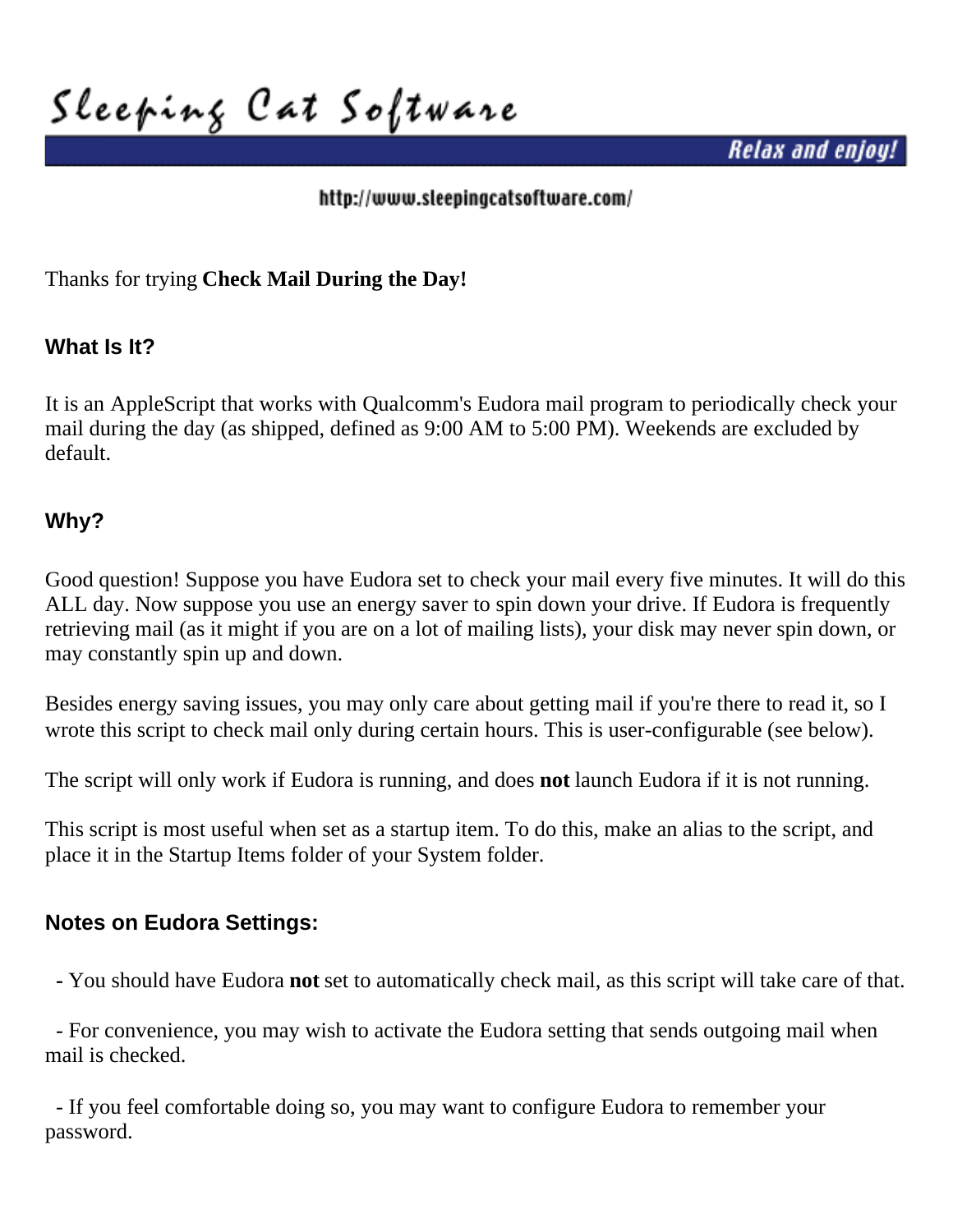## **Tips**

**Check Mail During the Day** uses the system date format when it is checking whether to run. Through the Date & Time control panel, you can extensively customize this format, but for the script to function, the long date string should include at least the month, day, and year. If it does not, you may see this alert:

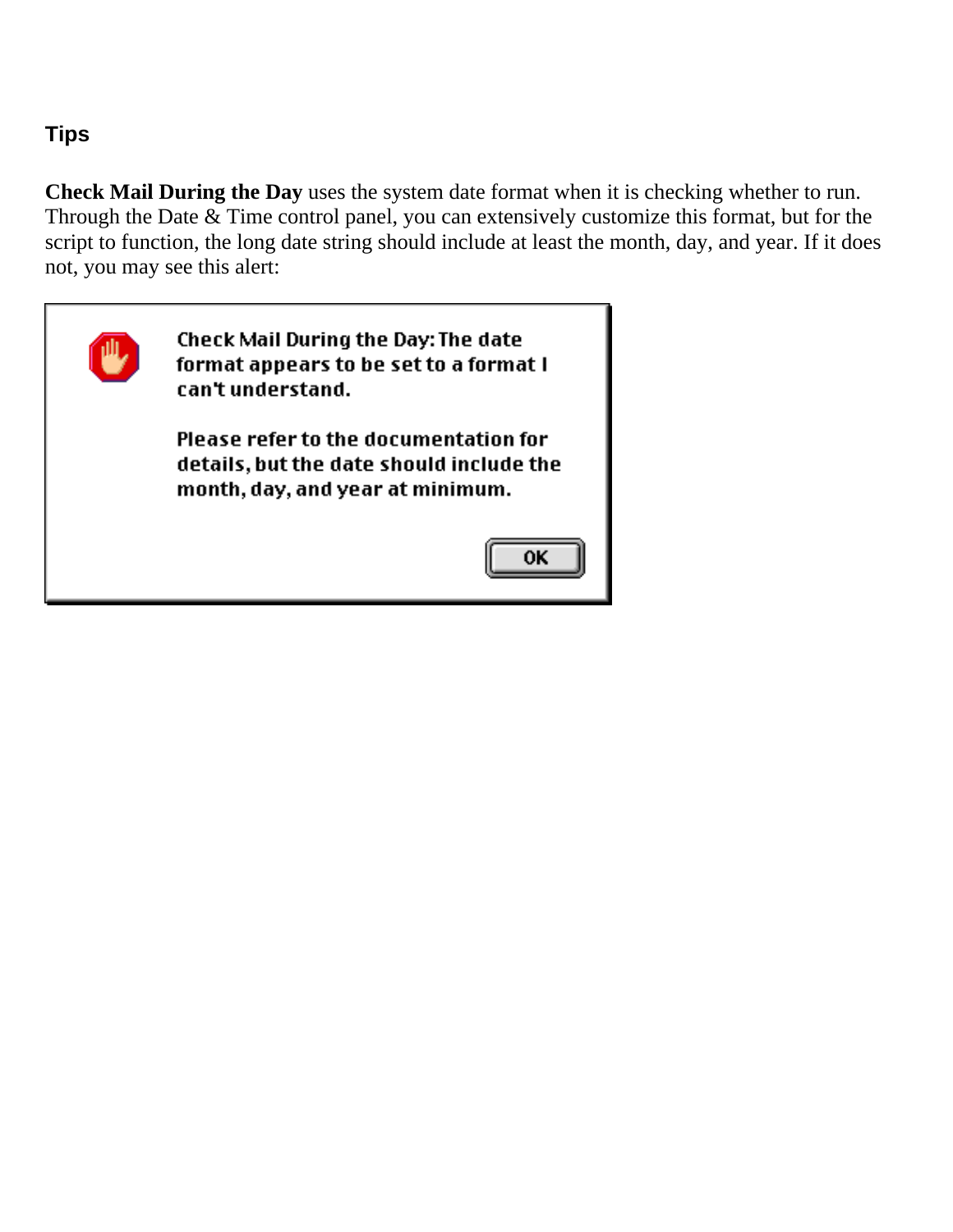To correct this, open the Date & Time control panel, and modify the long date settings as above. Here is how my system is set:

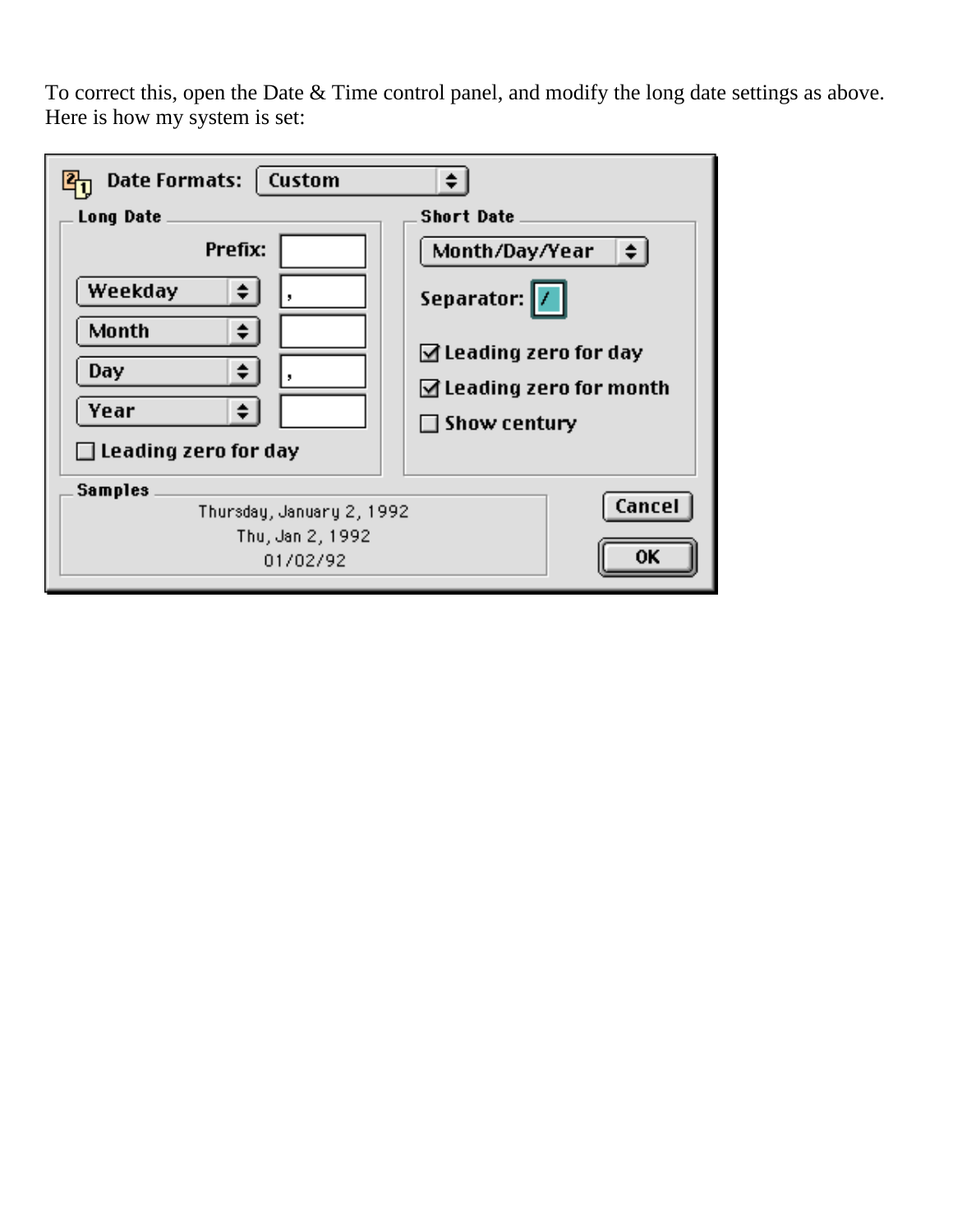# **Customizing**

There are things you can tweak in the script. See the following lines:

**property** activeStartTime : " 09:00 AM" **property** activeStopTime : " 05:00 PM" **property** eudoraCreator : "CSOm" -- *creator type of Eudora* **property** minutesBetweenChecks : 5 -- *check mail every five minutes* **property** workingOnTheWeekend : false -- *whether this script is active on Saturday and Sunday*

activeStartTime defines the time to start checking. The leading space is significant. Similarly, activeStopTime defines when to stop checking. If you would like the script active all the time, set the start time to 12:00 AM and the stop time to 11:59 PM.

eudoraCreator is the creator type for Eudora. You shouldn't need to change it. The script uses it to check if Eudora is running.

minutesBetweenChecks defines the number of minutes to wait between mail checks.

workingOnTheWeekend is a boolean flag indicating whether the script is active on Saturday and Sunday. The default is false, but set it to true if you want mail checked on the weekend. The same start and stop time apply as during the week.

# **What Do I Need?**

- AppleScript. See<http://www.applescript.apple.com/>for general AppleScript information.
- MacOS 7 or higher. See<http://www.macos.apple.com/>

• An AppleScript script editor, if you wish to customize the script. Apple's editor, Script Editor, is distributed with AppleScript. Other editors are available; one source to check for these is Developer Depot at http://www.devdepot.com/.

• Eudora. See <http://www.eudora.com/>.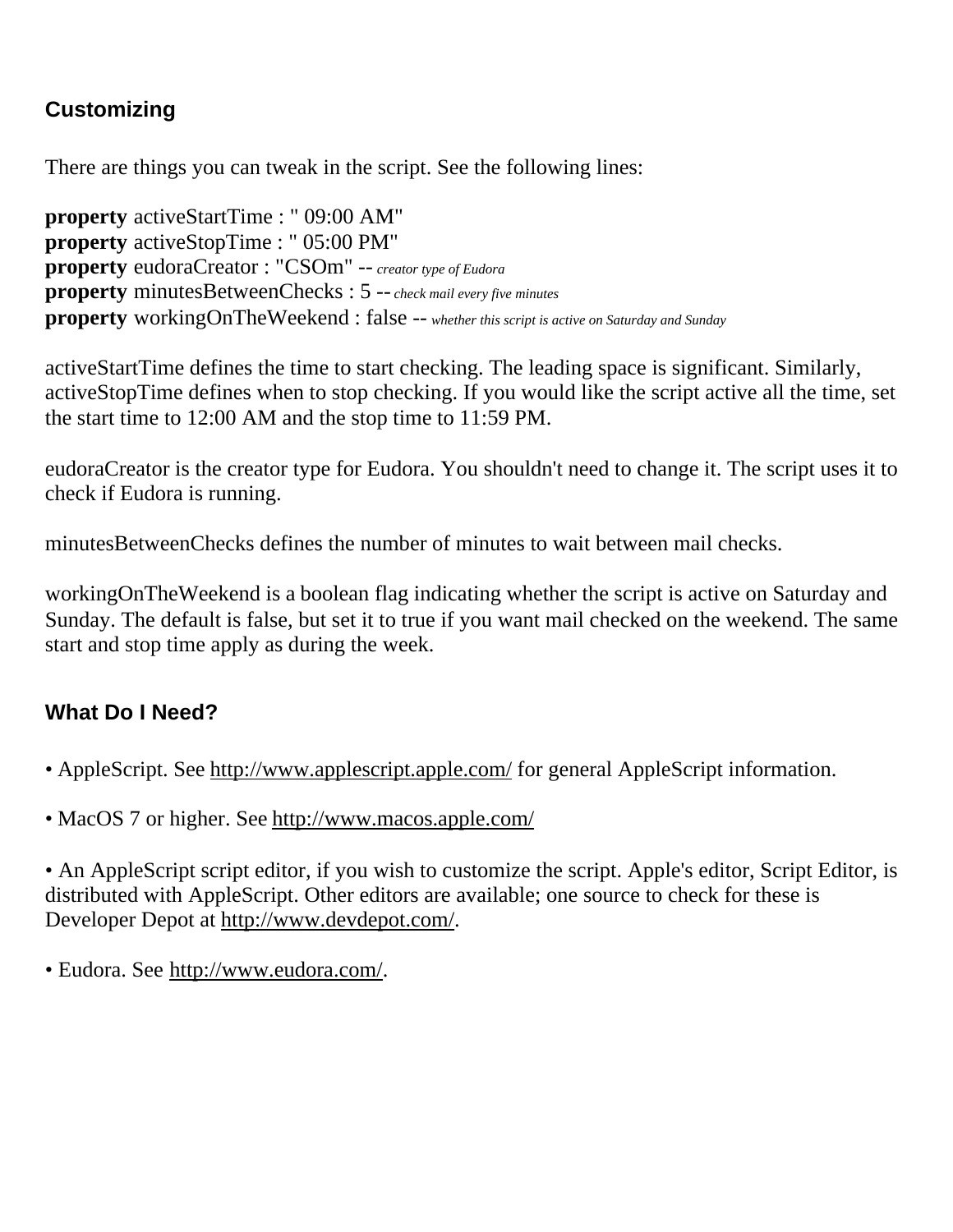## **Legal Stuff and License**

**Check Mail During the Day** is distributed as freeware, which simply means that no fee is due, and is Copyright © Richard Long 1997-2000. Your use is governed by the following license agreement. If you do not agree with it, you may not use the Software.

### **LICENSE AGREEMENT**

### **Ownership**

Use of this Software is licensed, and ownership of the Software remains with Sleeping Cat Software, which reserves all rights not expressly granted to you.

### Use and Distribution

You may freely use this program on any number of computers. You may not resell it for profit. You may not distribute it. If you represent a user group and would like to include this product in a shareware compilation, please contact Sleeping Cat Software for permission.

You may not reverse-engineer, modify, or create derivative works based on the Software or any part of it.

If you give this Software to anyone, the complete Software distribution package, including this documentation, must be included and unmodified.

### **Termination**

This License is effective until terminated. You may terminate this License at any time by destroying the Software and related documentation and all copies thereof in your possession. This License will terminate immediately without notice from Sleeping Cat Software if you fail to comply with any provision of this License. Upon termination you must destroy the Software and related documentation and all copies thereof in your possession.

### Release of Liability

While reasonable effort has been made to ensure this Software operates substantially as described, Sleeping Cat Software cannot guarantee proper operation in every possible configuration. The Software is provided **"as is."** You assume full responsibility for evaluating the Software and determining its suitability for use. In no event will Sleeping Cat Software be liable to you for any damages of any kind arising from the use of, or inability to use, this Software, even if Sleeping Cat Software has been advised of the possibility of such damages. Sleeping Cat Software's entire